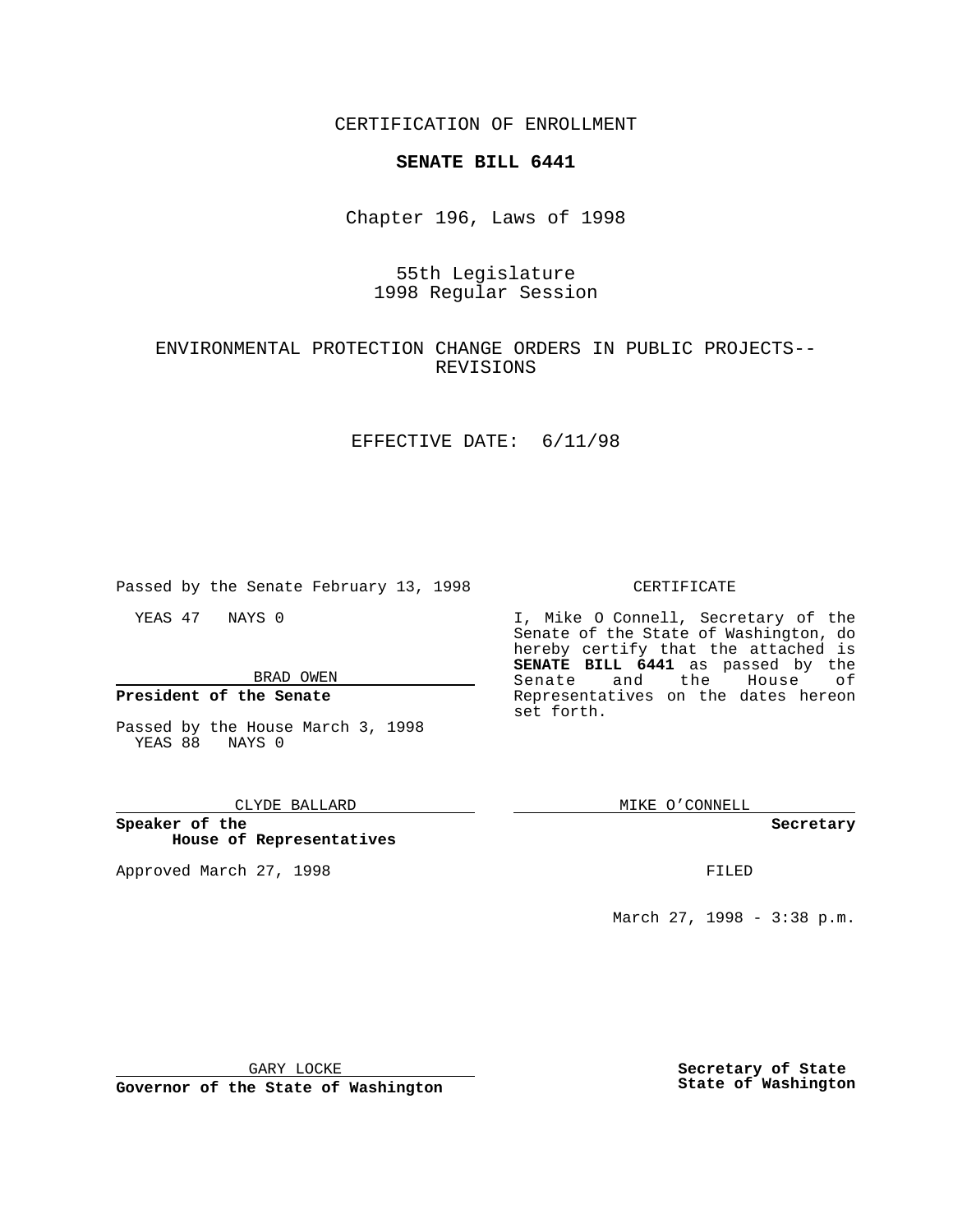# **SENATE BILL 6441** \_\_\_\_\_\_\_\_\_\_\_\_\_\_\_\_\_\_\_\_\_\_\_\_\_\_\_\_\_\_\_\_\_\_\_\_\_\_\_\_\_\_\_\_\_\_\_

\_\_\_\_\_\_\_\_\_\_\_\_\_\_\_\_\_\_\_\_\_\_\_\_\_\_\_\_\_\_\_\_\_\_\_\_\_\_\_\_\_\_\_\_\_\_\_

Passed Legislature - 1998 Regular Session

#### **State of Washington 55th Legislature 1998 Regular Session**

**By** Senators Oke, Prince, Haugen and Winsley; by request of Department of Transportation

Read first time 01/19/98. Referred to Committee on Transportation.

1 AN ACT Relating to environmental protection change orders in public 2 projects; and amending RCW 39.04.120.

3 BE IT ENACTED BY THE LEGISLATURE OF THE STATE OF WASHINGTON:

4 **Sec. 1.** RCW 39.04.120 and 1973 1st ex.s. c 62 s 1 are each amended 5 to read as follows:

6 ((All invitations for bid proposals for public construction 7 projects issued by the state of Washington, its authorities or 8 agencies, or any political subdivision of the state, shall set forth in 9 the contract documents to the extent they are reasonably obtainable by 10 the public awarding authority those provisions of federal, state and 11 local statutes, ordinances and regulations dealing with the prevention 12 of environmental pollution and the preservation of public natural 13 resources that affect or are affected by the projects.)) If the 14 successful bidder must undertake additional work for public 15 construction projects issued by the state of Washington, its 16 <u>authorities or agencies, or a political subdivision of the state</u> due to 17 the enactment of new environmental protection requirements or the 18 amendment of existing environmental protection statutes, ordinances, or 19 rules ((or regulations)) occurring after the submission of the